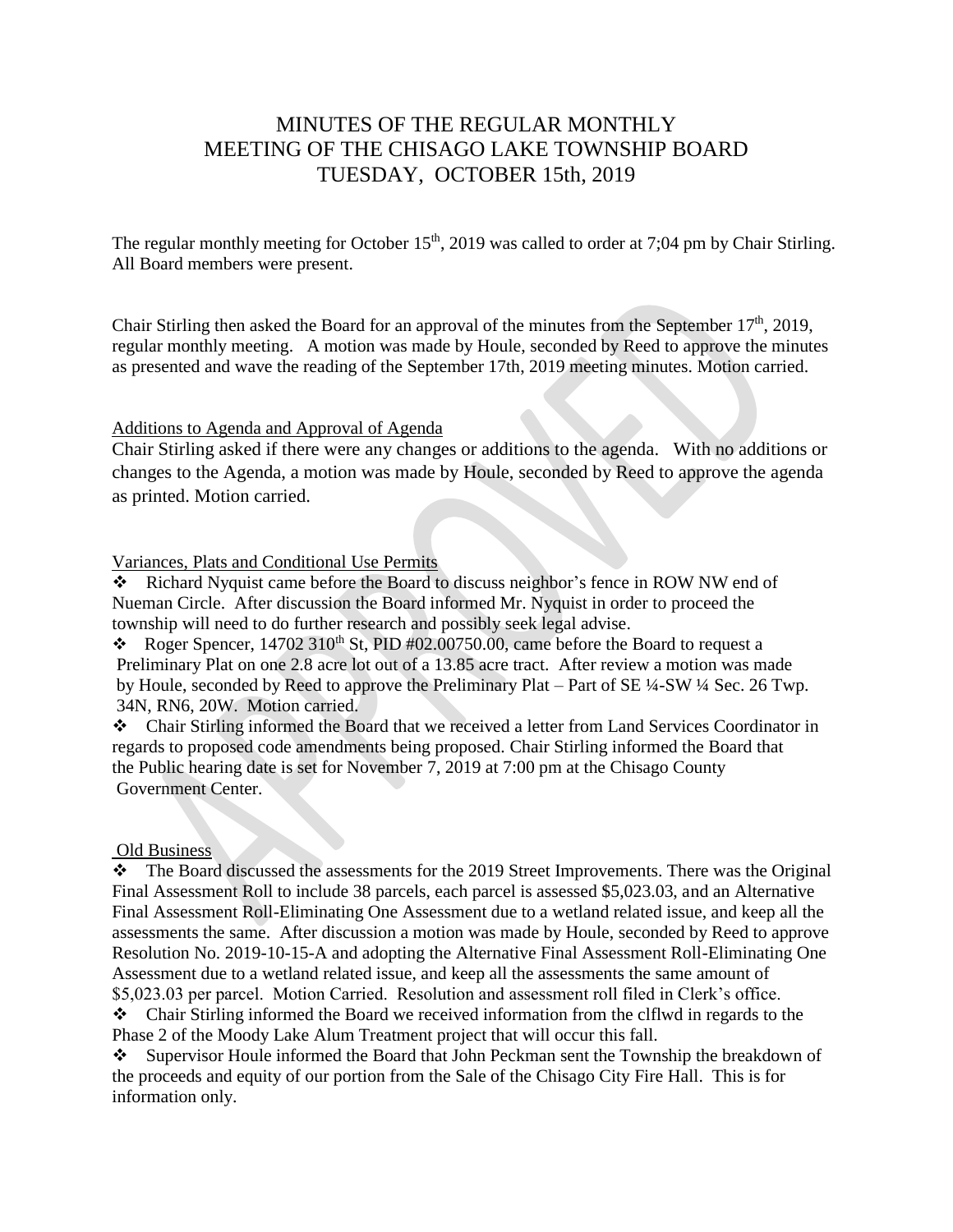### Page 2 of October 2019 Minutes

# New Business

Chair Stirling informed the Board that she had sent a request to Kurt Schneider at Chisago County asking if he or someone from his office would be able to attend our meeting to provide an update on the status of the Mentzer Trail Septic Systems. She received no response. We will postpone until we hear back from him.

Chair Stirling informed the Board we received information from the Minnesota Pollution Control Agency in regards to Environmental Review for Wastewater Treatment and Collection System Project. Information only.

# Road Report – Matt Wikelius

- One of our maintenance employee's is out for medical reasons.
- $\triangleleft$  Grading, trying to keep up with all the rain
- $\triangleleft$  Currently working on Street signs
- ❖ Blue Sign/Emergency Signs have all been installed
- The Maintenance department has been out trimming and Brushing with City of Lindstrom
- Maintenance department on shared roads such as Olinda Trail, 292<sup>nd</sup> Street and Mentzer

• Plow trucks are ready for winter, 2005 Freightliner had an exhaust manifold leak that has been repaired, and the 2013 Mack had a rear end leak that has been repaired

 $\bullet$  There was discussion on selling or keeping the 2007 Chev Pickup. After discussion a motion was made by Reed, seconded by Houle to keep the 2007 Chev Pickup. Motion carried.

### Information for Officials

Clerk Peterson requested the Board to approve Resolution #2019-10-15 for Designating a Polling Location for 2020 per Minnesota Statutes 2016, section 204B.16, subdivision 1. After discussion a motion was made by Houle, seconded by Reed to adopt Resolution #2019-10-15 Designating a Polling Location for 2020 for Chisago Lake Township North and South Precincts. Motion carried.

Clerk Peterson informed the Board of the following:

- $\triangleright$  For the month of August and September there were a total of 53 applications for Building permits issued; 3 - New Homes; 5 – Garages/Pole Building; 35 – for other Home improvements; 10 – Sewer Permits
- $\triangleright$  CCATO meeting October 30<sup>th</sup>, in NB at 7:00 pm Chair Stirling added that Scott Sellman was going to be the Speaker
- 2019 MAT Annual Conference is scheduled for November 22-23, 2019 at the Mankato Civic Center, must register by November  $1<sup>st</sup>$ , 2019
- $\triangleright$  Upcoming Hall Use
- $\triangleright$  Thank you cards received
- $\triangleright$  Clerk Peterson requested the Board to move forward with working out a contract with LAPD to have the option for Police Coverage during an event, along with other changes to the rental policy. The Board requested to take this under review and discuss it further at the November meeting. No action was taken.